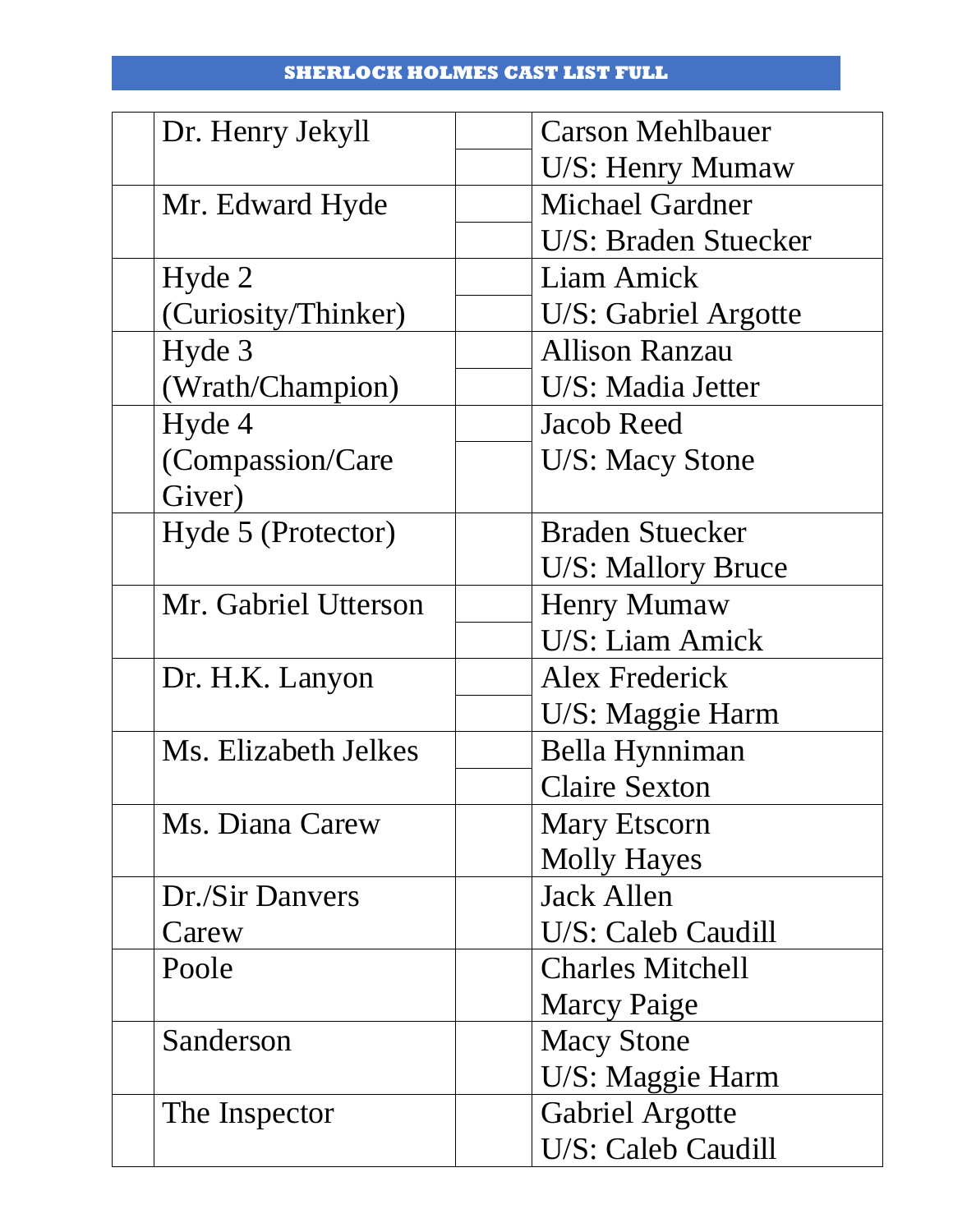## **SHERLOCK HOLMES CAST LIST FULL**

| Mr. Richard Enfield       | <b>Cole Powell</b>      |
|---------------------------|-------------------------|
|                           | U/S: Alex Frederick     |
| Maid                      | Madia Jetter            |
|                           | U/S: Maggie Harm        |
| Surgical Student #1       | <b>Mallory Bruce</b>    |
| Surgical Student #2       | <b>Caleb Caudill</b>    |
| Old Woman                 | Maggie Harm             |
| Little Boy                | Will Hammer             |
| <b>Hotel Clerk/Porter</b> | <b>Maggie Harm</b>      |
| Woman 1                   | <b>Macy Stone</b>       |
| Woman 2                   | <b>Mallory Bruce</b>    |
| Woman 3                   | Maggie Harm             |
| Man 1                     | Will Hammer             |
| Man 2                     | <b>Caleb Caudill</b>    |
| Man 3                     | <b>Charles Mitchell</b> |
|                           | <b>Marcy Paige</b>      |

Total: